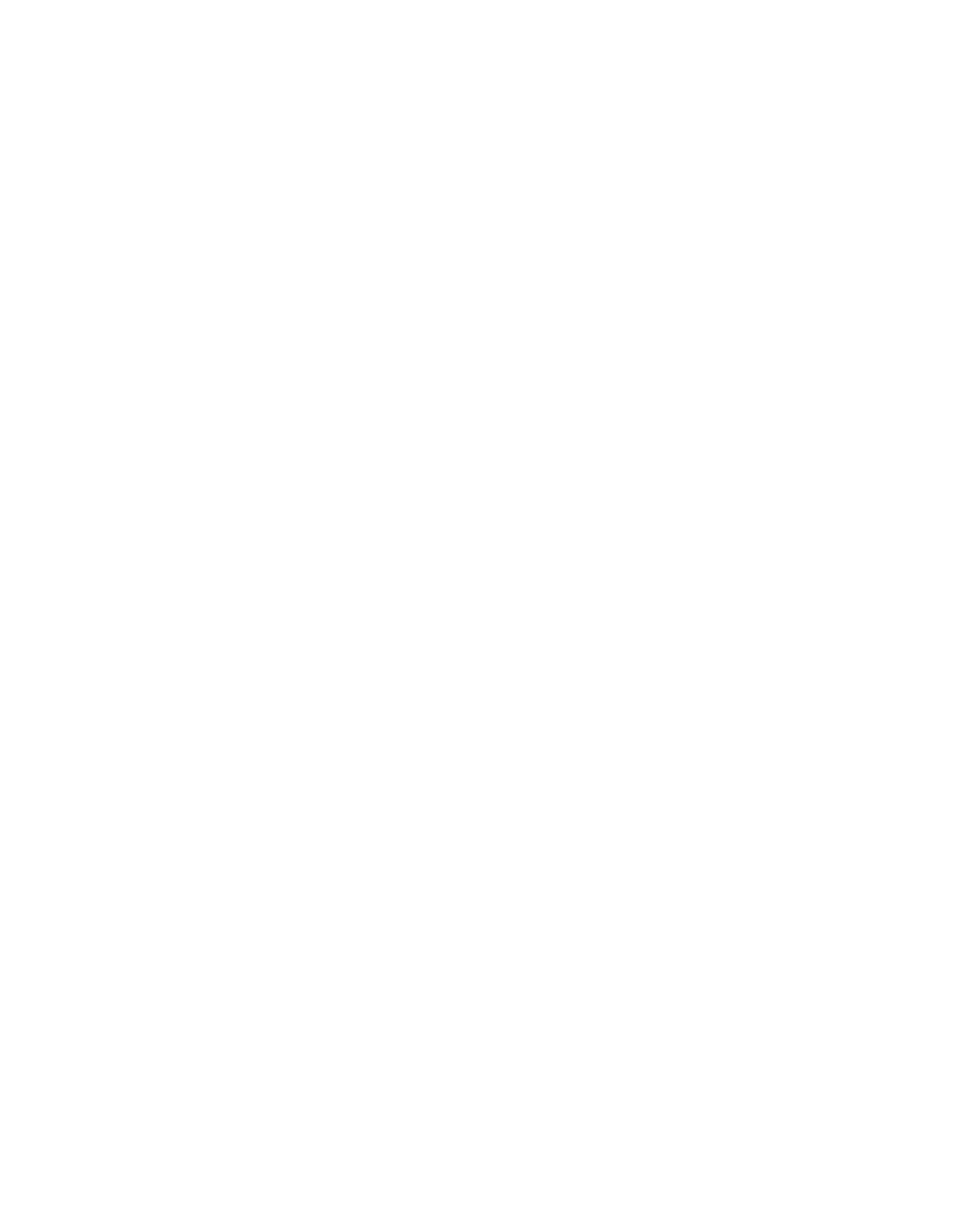## COMBINED REVENUES AND APPROPRIATIONS ALL FUND TYPES FISCAL YEAR 2009

|                                                                | General<br>Fund         | <b>Special</b><br>Revenue<br>Fund | <b>Debt</b><br><b>Service</b><br>Fund | Capital<br><b>Projects</b><br><b>Fund</b> | Internal<br><b>Service</b><br>Fund | <b>Total</b><br>(Memorandum<br>Only) |
|----------------------------------------------------------------|-------------------------|-----------------------------------|---------------------------------------|-------------------------------------------|------------------------------------|--------------------------------------|
| Revenues:                                                      |                         |                                   |                                       |                                           |                                    |                                      |
| Property Taxes:<br>Real                                        | \$23,087,655            | $$19,730,946$ \$                  |                                       | \$                                        | \$                                 | \$<br>42,818,601                     |
| Personal<br>Penalty & Interest                                 | 825,393<br>470,615      | 636,620<br>51,270                 |                                       |                                           |                                    | 1,462,013<br>521,885                 |
| Oil & Gas (AS 43.56)<br><b>Flat Tax</b>                        | 2,858,724<br>464,846    | 3,603,502<br>185,941              |                                       |                                           |                                    | 6,462,226<br>650,787                 |
| Motor Vehicle Tax<br><b>Total Property Taxes</b>               | 850,000<br>28,557,233   | 484,229<br>24,692,508             |                                       | $\overline{a}$<br>$\overline{a}$          | $\overline{\phantom{a}}$           | 1,334,229<br>53,249,741              |
| Sales Tax<br><b>Federal Revenue</b>                            | 29,214,000<br>1,975,000 |                                   |                                       |                                           |                                    | 29,214,000<br>1,975,000              |
| <b>State Revenue</b>                                           | 4,586,817               | 38,500                            |                                       | 750,000                                   |                                    | 5,375,317                            |
| Interest Revenue                                               | 354,319                 | 837,813                           | $\overline{\phantom{a}}$              | 297,922                                   | 171,452                            | 1,661,506                            |
| <b>Other Revenue</b>                                           | 1,146,000               | 5,247,525                         | $\overline{\phantom{a}}$              | $\overline{\phantom{a}}$                  | 7,167,112                          | 13,560,637                           |
| <b>Total Revenues</b>                                          | 65,833,369              | 30,816,346                        | $\qquad \qquad \blacksquare$          | 1,047,922                                 | 7,338,564                          | 105,036,201                          |
| <b>Other Financing Sources/Transfers</b>                       | 136,234                 | 48,914,420                        | 9,444,013                             | 8,706,000                                 |                                    | 67,200,667                           |
| <b>Total Revenue and Other</b><br><b>Financing Sources</b>     | 65,969,603              | 79,730,766                        | 9,444,013                             | 9,753,922                                 | 7,338,564                          | 172,236,868                          |
| Appropriations:                                                |                         |                                   |                                       |                                           |                                    |                                      |
| Expenditures/Expenses<br>Personnel                             | 11,289,560              | 15,637,796                        |                                       |                                           | 355,739                            | 27,283,095                           |
| Supplies                                                       | 254,455                 | 2,306,311                         |                                       |                                           | 6,844                              | 2,567,610                            |
| Services                                                       | 4,763,965               | 16,556,761                        |                                       |                                           | 7,116,281                          | 28,437,007                           |
| <b>Debt Service</b>                                            |                         |                                   | 9,444,013                             |                                           |                                    | 9,444,013                            |
| Capital Outlay                                                 | 126,600                 | 441,129                           |                                       | 8,595,386                                 | 9,300                              | 9,172,415                            |
| Payment to School District                                     |                         | 32,456,264                        |                                       |                                           |                                    | 32,456,264                           |
| Interdepartmental Charges                                      | (1,620,477)             | 74,577                            |                                       | 1,545,900                                 |                                    |                                      |
| <b>Total Expenditures/Expenses</b>                             | 14,814,103              | 67,472,838                        | 9,444,013                             | 10,141,286                                | 7,488,164                          | 109,360,404                          |
| Other Financing Uses/Transfers                                 | 53,463,113              | 13,737,554                        |                                       |                                           |                                    | 67,200,667                           |
| <b>Total Appropriations and</b><br><b>Other Financing Uses</b> | 68,277,216              | 81,210,392                        | 9,444,013                             | 10,141,286                                | 7,488,164                          | 176,561,071                          |
| Net Results From Operations                                    | (2,307,613)             | (1,479,626)                       |                                       | (387, 364)                                | (149, 600)                         | (4,324,203)                          |
| Projected Lapse                                                | 370,353                 | 700,223                           |                                       |                                           |                                    | 1,070,576                            |
| Change in Fund Balance/<br><b>Retained Earnings</b>            | (1,937,260)             | (779, 403)                        |                                       | (387, 364)                                | (149,600)                          | (3,253,627)                          |
| Beginning Fund Balance/<br><b>Retained Earnings</b>            | 19,715,186              | 23,654,958                        | $\overline{\phantom{a}}$              | 7,043,153                                 | 8,681,886                          | 59,095,183                           |
| Ending Fund Balance/<br><b>Retained Earnings</b>               | 17,777,926              | 22,875,555                        |                                       | 6,655,789                                 | 8,532,286                          | 55,841,556                           |
| Reserved Fund Balance/Equity<br><b>Retained Earnings</b>       |                         | 460,891                           |                                       |                                           |                                    | 460,891                              |
| Unreserved Fund Balance/<br><b>Retained Earnings</b>           | 17,777,926              | 22,414,664                        |                                       | 6,655,789                                 | 8,532,286                          | 55,380,665                           |
| Total Fund Balance/<br><b>Retained Earnings</b>                | 17,777,926<br>\$F       | \$ 22,875,555                     | \$                                    | 6,655,789<br>\$                           | 8,532,286<br>\$                    | 55,841,556<br>\$                     |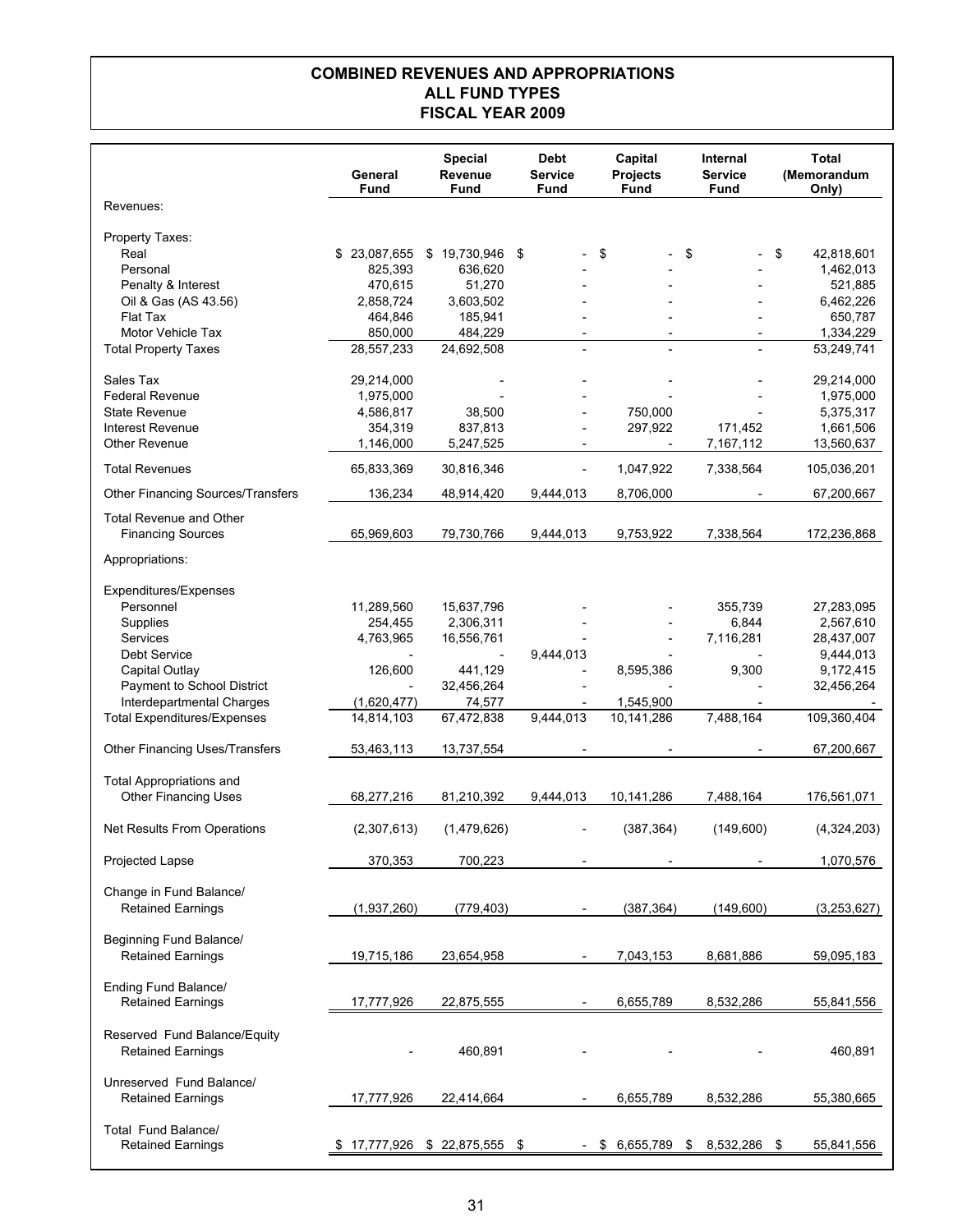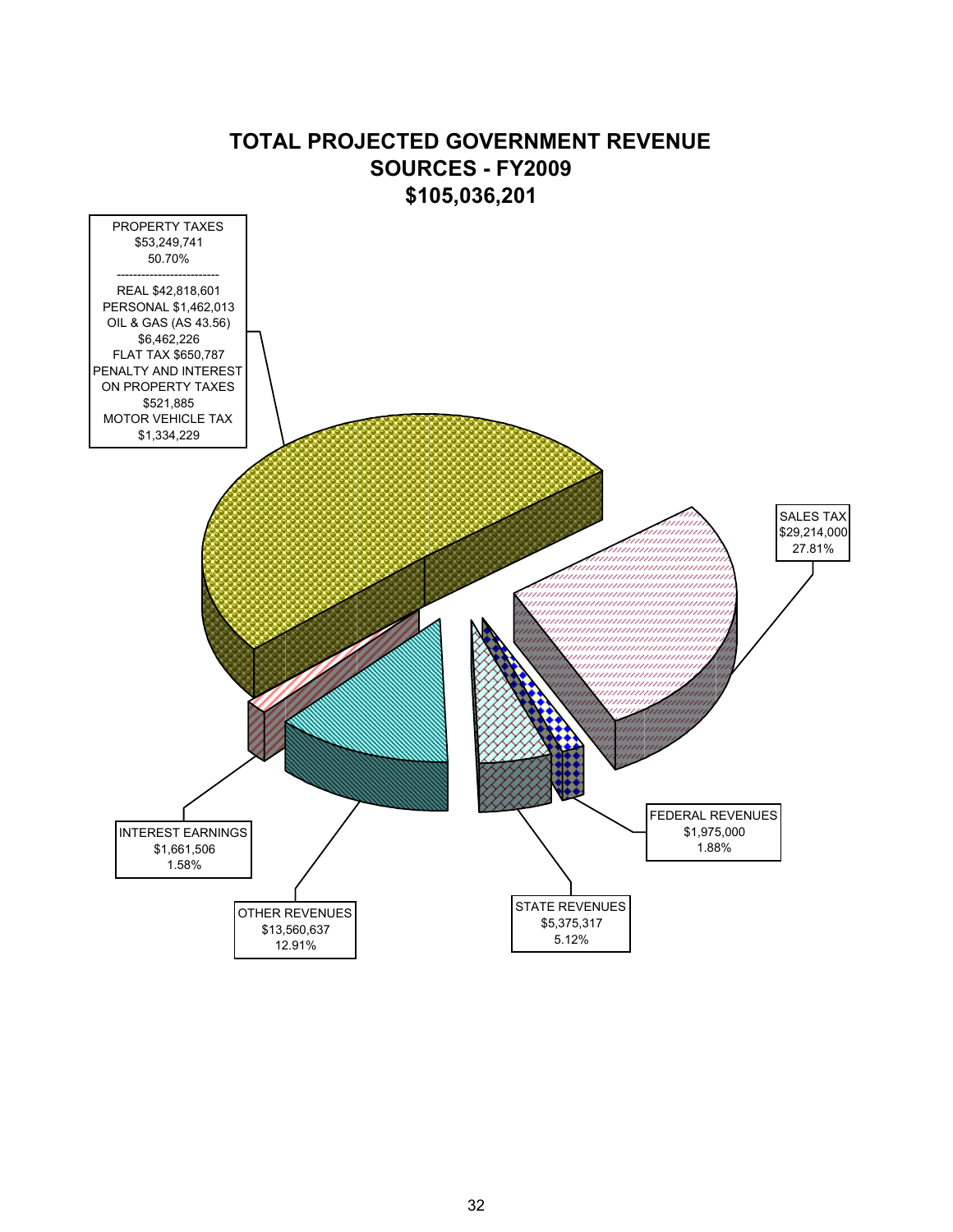

Note: The above graph reflects the following Interdepartmental Appropriations: General Fund: (\$1,620,477)<br>Special Revenue Funds: 74,577 Special Revenue Funds: Capital Project Funds: \$1,545,900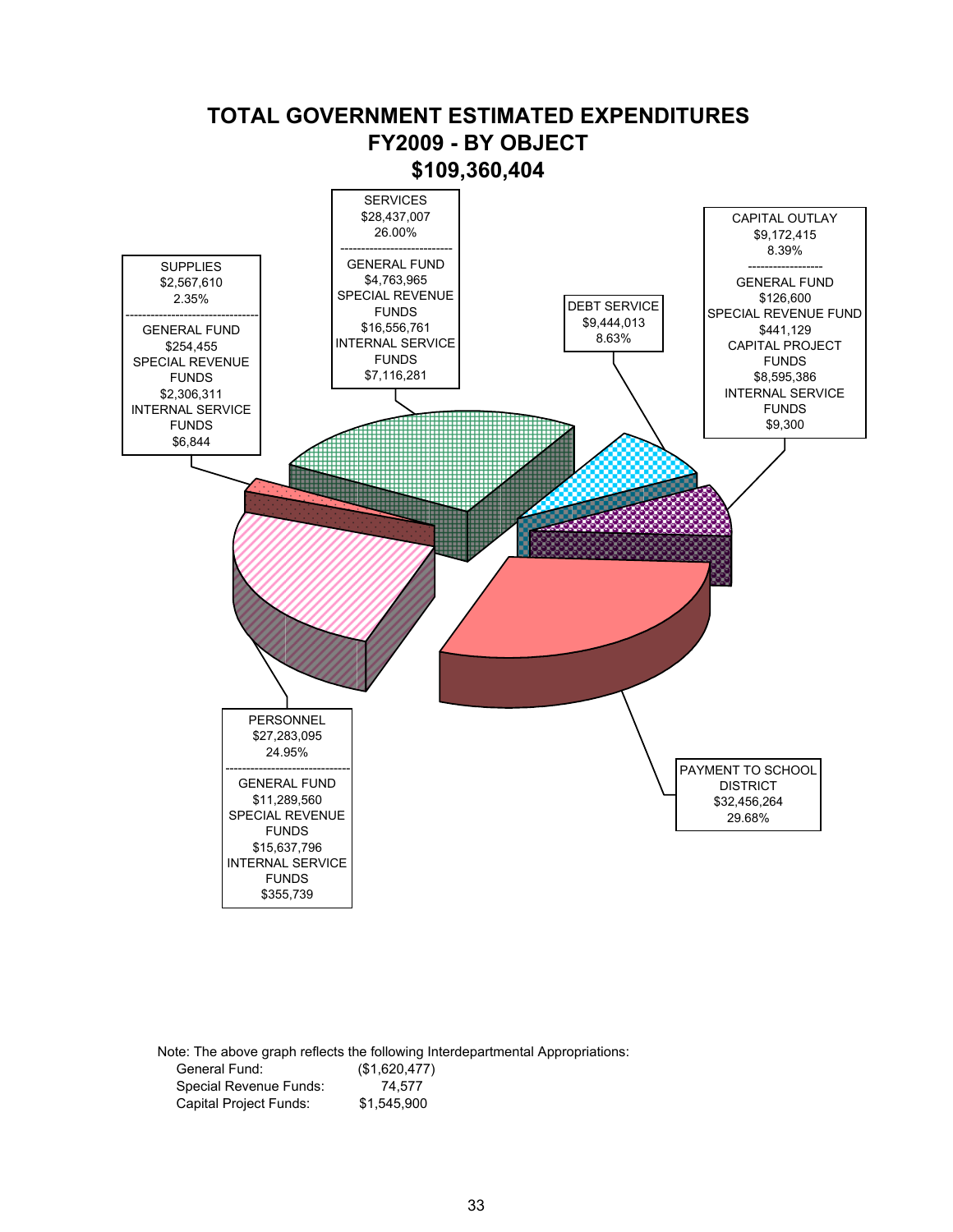Page disclaimer: This figures on this page have been changed since the original publication of this document. change made 9/10/2008